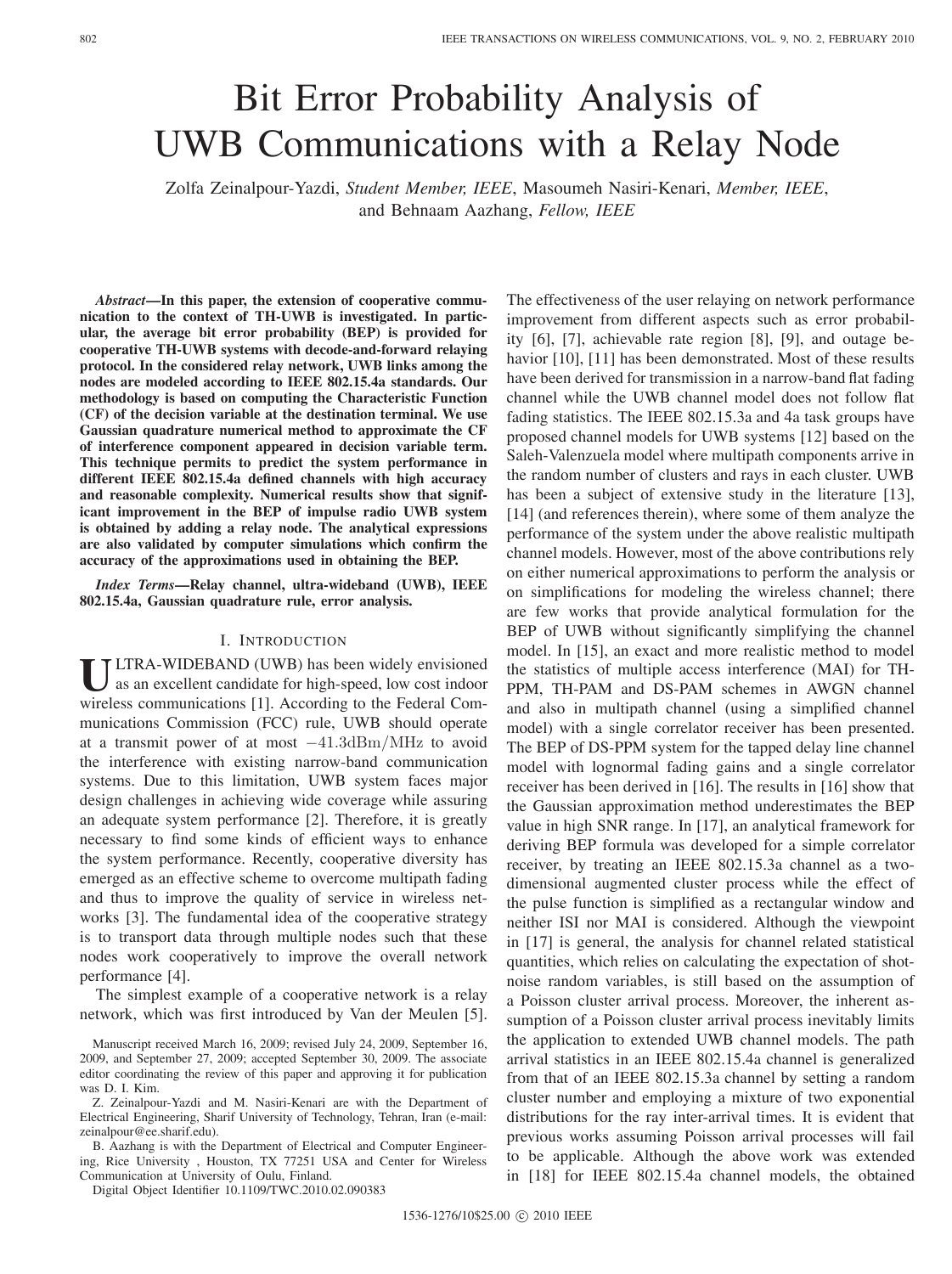analytical results are not adequate for channel higher-order cross moments of interests. A semi-analytical expressions have been also obtained to approximate the error rate of the coded IR-UWB transmission for both coherent and noncoherent reception according to the IEEE 802.15.4a standard in [19].

The utility of cooperative diversity with UWB systems was outlined in a few contributions [20], [21], [2]. Abou-Rjeily *et al.* has extended the decode-and-forward (DF) and amplify-and-forward (AF) cooperative diversity schemes to the context of impulse radio UWB in [20] and [21], respectively. Specifically, they have presented the construction of a family of space-time codes which are suitable for TH-UWB with AF and DF protocols. In [2], symbol-error-rate (SER) performance analysis and optimum power allocation of MB-OFDM-UWB systems with DF cooperative protocol have been derived, and the upper bound on the capacity of this protocol has been addressed in [22]. Altogether, research for cooperative networks with UWB transmission is still largely unexplored, especially for the multipath fading propagation. The objective of this paper is to evaluate the BEP performance of the classical TH-PPM-UWB system in a relay networks with realistic UWB links specified by the IEEE 802.15.4a standard. We apply the characteristic function (CF) method to calculate the exact BEP. In computing the CF of interference, we face with a complicated integral, where we use a powerful analytical tool, namely the Gaussian quadrature rules (GQRs), for its numerical evaluation. Particularly, we find a suitable Gaussian quadrature method for each different environmental scenario defined in IEEE 802.15.4a model. While this approach shows a good agreement with simulated curves, it requires a limited computational complexity and provides a saving in computation time.

The rest of this paper is organized as follows: Section II describes the UWB channel model and the relaying protocol considered in our analysis. The exact expression for the average probability of bit error and its approximation are then derived in Section III. Finally, we evaluate and discuss the results in Section IV and conclude the paper in Section V.

## II. SYSTEM DESCRIPTION

We consider a wireless network composed of sourcedestination (link 1), source-relay (link 2), and relay-destination (link 3) links. Data is transmitted from the source terminal  $S$  to the destination terminal  $D$  with the assistance of the relay terminal  $R$ . The relay node assists the source-destination communication by decoding the source transmission and forwarding the message in order to increase the reliability of decoding at the destination terminal. The cooperation strategy consists of two time slots with equal time intervals, in which the source broadcasts its signal to destination and relay nodes during the first time slot, and in the second time slot, the source is silent and only the relay node communicates with the destination. The channel between the nodes are assumed mutually independent and identically distributed based on the Saleh-Valenzuela (S-V) model [23] with slight modifications, as described in the following part. In the following, we will describe this UWB channel model and the signal model for our scenario.

#### *A. Channel Model*

We adopt the multipath channel model specified by the IEEE 802.15.4a group for the performance evaluation of the physical layer of UWB [12]. The impulse response of this model can be expressed mathematically by [12]

$$
h(t) = \tilde{\beta} \sum_{\ell=0}^{L-1} \sum_{m=0}^{M-1} a_{m,\ell} e^{j\phi_{m,\ell}} \delta(t - T_{\ell} - \tau_{m,\ell}), \qquad (1)
$$

where  $a_{m,\ell}$  is the gain of the mth path in the  $\ell$ th cluster.  $T_{\ell}$  and  $\tau_{m,\ell}$  represents the cluster and ray arrival times, respectively. The factor  $\beta$  jointly models the pathloss and shadowing (the effects of the transmit and the receive antennas are ignored in our model). The number of clusters  $L$  is assumed to be Poisson-distributed.  $M$  is the number of paths in each cluster. The actual value of  $M$  depends on the required dynamic range of the model. The paths considered can be the ones with a power within  $x \, dB$  of the peak power or the paths which arrive within the specified time. The cluster arrival times are given by a Poisson processes

$$
p(T_l|T_{l-1}) = \Lambda \exp\left[-\Lambda (T_l - T_{l-1})\right], \quad l > 0,\tag{2}
$$

where  $\Lambda$  is the cluster arrival rate. To have a best fitting for most of the environment ray arrival times are modeled with mixtures of two Poisson processes as follows

$$
p(\tau_{k,\ell}|\tau_{k-1,\ell}) = \beta \lambda_1 \exp\left[-\lambda_1 \left(\tau_{k,\ell} - \tau_{k-1,\ell}\right)\right] + (1-\beta)\lambda_2 \exp\left[-\lambda_2(\tau_{k,\ell} - \tau_{k-1,\ell})\right], k > 0
$$
(3)

where  $\beta$  is the mixing factor, while  $\lambda_1$  and  $\lambda_2$  are the ray arrival rates. By definition  $\tau_{0,\ell} = 0$ .

The distribution of the small-scale fading, *i.e.*,  $a_{m,\ell}$  in (1), is Nakagami with parameter  $m_{m,\ell}$ , which is modeled as a lognormally distributed random variable and finally the phase  $\phi_{m,\ell}$  is considered as a uniformly distributed random variable from the range  $[0, 2\pi]$ . The detail of joint probabilistic model of these parameters is tabularized in [12].

#### *B. Signal Model*

Throughout this paper, we focus on the TH-PPM system. The signaling interval  $T_s$  is composed of  $N_f$  frames of duration  $T_f$ . During the transmission of each information symbol, a UWB pulse  $p(t)$  which has ultra-short duration  $T_p$  and conveys information is repeated over these adjacent frames. This  $N_f$ fold pulse repetition increases the energy per symbol or, for a given symbol energy, it reduces the energy of the individual pulses. Each frame contains  $N_h$  subinterval of  $T_c$  seconds. So by using a TH sequence each pulse position can be timeshifted at multiples of the chip duration  $(T_c)$ , which allows multiple access without catastrophic collisions. Note that as we stated previously, in the considered cooperation Protocol during time slot I,  $S$  transmits while  $R$  and  $D$  listen and during time slot II,  $S$  is silent, while  $R$  decodes and forwards its received signal to  $D$ . A typical TH-PPM UWB signal transmitted from the source (in the first time slot) and relay node (in the second time slot) can be expressed mathematically as

$$
s_i(t) = \sum_{j=-\infty}^{+\infty} \sum_{n=0}^{N_f - 1} \sqrt{E_i p(t - jT_s - nT_f - c_{j,n}^i T_c - \delta d_j^i)}
$$
 (4)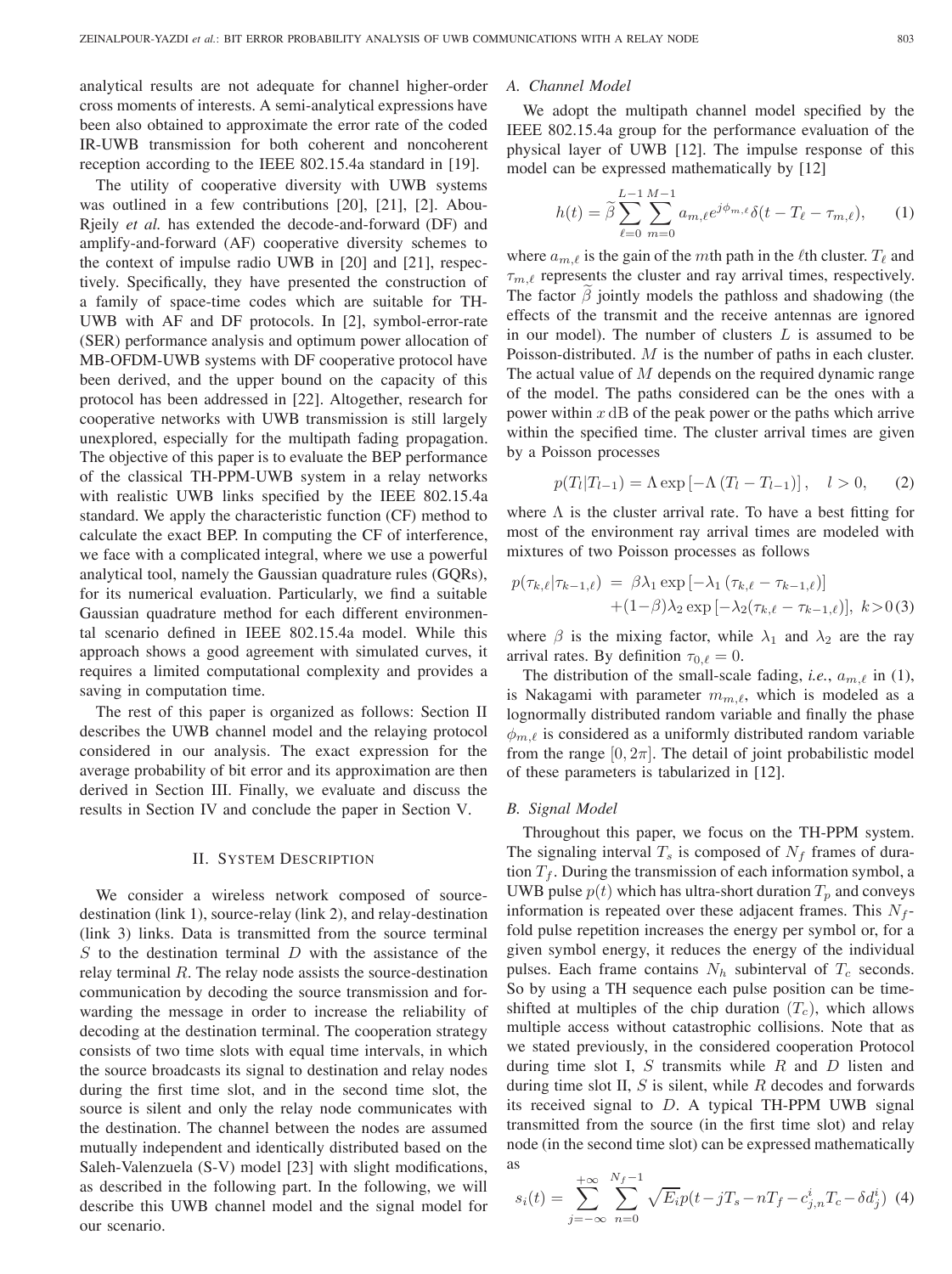Here, the index  $i \in \{s, r\}$  determines the transmitted signals from the source and the relay nodes, respectively.  $E_i$  is the energy of the transmitted pulse which is related to the bit energy  $E_{b_i}$  with  $E_i = E_{b_i}/N_f$ .  $c_{j,n}^i$  is the pseudorandom sequence which provides additional time shift of  $c_{j,n}^i T_c$  second to each transmitted pulse. The elements of this sequence are i.i.d random variables which uniformly take on integer values in the interval [0,  $N_h-1$ ].  $d_j^i \in \{0,1\}$  represents the jth binary data bit of transmitter  $i$ . In PPM modulation considered, no additional time shift modulates the pulse  $p(t)$  when the data bit is 0, and a time shift  $\delta$  is added to  $p(t)$  when the data bit is 1. We also assume that  $T_c = T_p + \delta$ . Now using (1) and (4), the received signals at the relay node  $(r_{sr}(t))$  and destination (in the first and second time slots  $(r_{sd}(t))$  and  $r_{rd}(t)$  can be written as (5)–(7), shown at the bottom of the page. In these equations, for notational simplicity, we have inserted the parameter  $\alpha_{k,\ell}^{(i)}$  instead of  $\tilde{\beta}^{(i)} a_{k,\ell}^{(i)} e^{j\phi_{k,\ell}^{(i)}}$ ,  $n_r(t)$ ,  $n_{d_I}(t)$  and  $n_{d_{II}}(t)$  are the complex additive white Gaussian noise components with zero mean and variance  $N_0$  at the relay node and destination terminal in time slot I and II, respectively. The other parameters have been defined in (1) and (4). Note that in this protocol in both time slots we deal with a single user channel. Therefore we can assume  $c_{j,n}^k = 0$ . However, TH sequence might be still employed to help smoothening the power spectral density of the transmitted signals [24].

Our aim is the detection of the information bit  $d_j^s$  based on the observation of the signal received in the interval  $[jT_s, (j + 1)T_s]$ . Without loss of generality, we concentrate on the detection of  $d_0^s$  and drop the symbol index 0. Also the frame length is chosen to be sufficiently large ( $T_f > (N_h - )$  $1) T_c + T_p + T_m + \delta$  to preclude intersymbol and intrasymbol interferences [14], [25], where  $T_m = \max(T_{m_1}, T_{m_2}, T_{m_3})$  in which  $T_{m_i}$  is the maximum excess delay spread of link i.

Because UWB signals occupy large bandwidth and the channel is extremely frequency-selective, the received signals contain a significant number of resolvable multipath components. To exploit the multipath diversity, a rake receiver is considered. Because of complexity constraints, however, the rake receiver processes only a subset of the total number of received multipath components [14]. It is assumed that an  $K'$ finger rake receiver at the destination will capture  $K'$  rays from the first clusters of  $S - D$  UWB links during the first transmission time slot and during the second time slot they are coincident to the  $R - D$  UWB link [26]. The template waveforms used in the correlators of the destination in time slots I and II are given respectively as

$$
v_{sd,k} = \alpha_{k,0}^{(1)^*} \sum_{n=0}^{N_f - 1} q(t - nT_f - c_n^s T_c - T_0^{(1)} - \tau_{k,0}^{(1)})
$$
  
\n
$$
v_{rd,k} = \alpha_{k,0}^{(3)^*} \sum_{n=0}^{N_f - 1} q(t - nT_f - c_n^r T_c - T_0^{(3)} - \tau_{k,0}^{(3)}) \quad 0 \le k \le K' - 1
$$
  
\n(8)

For the relay node, the template waveforms used are

$$
v_{sr,k} = \alpha_{k,0}^{(2)^*} \sum_{n=0}^{N_f-1} q(t - nT_f - c_n^s T_c - T_0^{(2)} - \tau_{k,0}^{(2)}) \quad 0 \le k \le K'-1
$$
\n
$$
(9)
$$

where  $q(t) = p(t) - p(t - \delta)$ . Notice that we assume that the channel fading coefficients are quasi static during at least one symbol duration. This assumption is reasonable as the UWB channel is slow time varying in most PAN applications [16].

## III. PERFORMANCE ANALYSIS OF PPM-TH UWB COMMUNICATION WITH A RELAY NODE

In this section we investigate the bit error probability performance of the system in a semi-analytical way by evaluating the desired signal as well as the interference and noise terms one by one. The key idea is to compute the characteristic functions of the noise and interference terms (Section III-B) which are then used in deriving the BEP of the considered network in Section III-C. Finally in Section III-D we establish an approximation approach, which allows us to obtain a simpler performance formulation of the system.

We now proceed to form the decision variable. At destination, the receiver combines the data transmitted via two time slots to increase system performance. The output decision variables of the destination rake receiver in time slots I and II,  $\bar{Z}_{sd}$  and  $\bar{Z}_{rd}$ , are given by

$$
\hat{Z}_{sd} = \sum_{k=0}^{K'-1} \int_{0}^{T_s} r_{sd}(t) v_{sd,k}(t) dt
$$
\n
$$
= \int_{0}^{T_s} r_{sd}(t) \sum_{k=0}^{K'-1} \sum_{n=0}^{N_f-1} \alpha_{k,0}^{(1)} q(t - nT_f - T_0^{(1)} - \tau_{k,0}^{(1)}) (10)
$$
\n
$$
\hat{Z}_{rd} = \sum_{k=0}^{K'-1} \int_{0}^{T_s} r_{rd}(t) v_{rd,k}(t) dt
$$
\n
$$
= \int_{0}^{T_s} r_{rd}(t) \sum_{k=0}^{K'-1} \sum_{n=0}^{N_f-1} \alpha_{k,0}^{(3)} q(t - nT_f - T_0^{(3)} - \tau_{k,0}^{(3)}) (11)
$$

$$
r_{sr}(t) = \sum_{\ell=0}^{L_2-1} \sum_{k=0}^{K_2-1} \sum_{j=-\infty}^{+\infty} \sum_{n=0}^{N_f-1} \alpha_{k,\ell}^{(2)} \sqrt{E_s} p(t-jT_s - nT_f - \delta d_j^s - c_{j,n}^s T_c - T_\ell^{(2)} - \tau_{k,\ell}^{(2)}) + n_r(t)
$$
(5)

$$
r_{sd}(t) = \sum_{\ell=0}^{L_1-1} \sum_{k=0}^{K_1-1} \sum_{j=-\infty}^{+\infty} \sum_{n=0}^{N_f-1} \alpha_{k,\ell}^{(1)} \sqrt{E_s} p(t-jT_s - nT_f - \delta d_j^s - c_{j,n}^s T_c - T_{\ell}^{(1)} - \tau_{k,\ell}^{(1)}) + n_{d_I}(t)
$$
(6)

$$
r_{rd}(t) = \sum_{\ell=0}^{L_3-1} \sum_{k=0}^{K_3-1} \sum_{j=-\infty}^{+\infty} \sum_{n=0}^{N_f-1} \alpha_{k,\ell}^{(3)} \sqrt{E_r} p(t-jT_s - nT_f - \delta d_j^r - c_{j,n}^r T_c - T_\ell^{(3)} - \tau_{k,\ell}^{(3)}) + n_{d_{II}}(t)
$$
(7)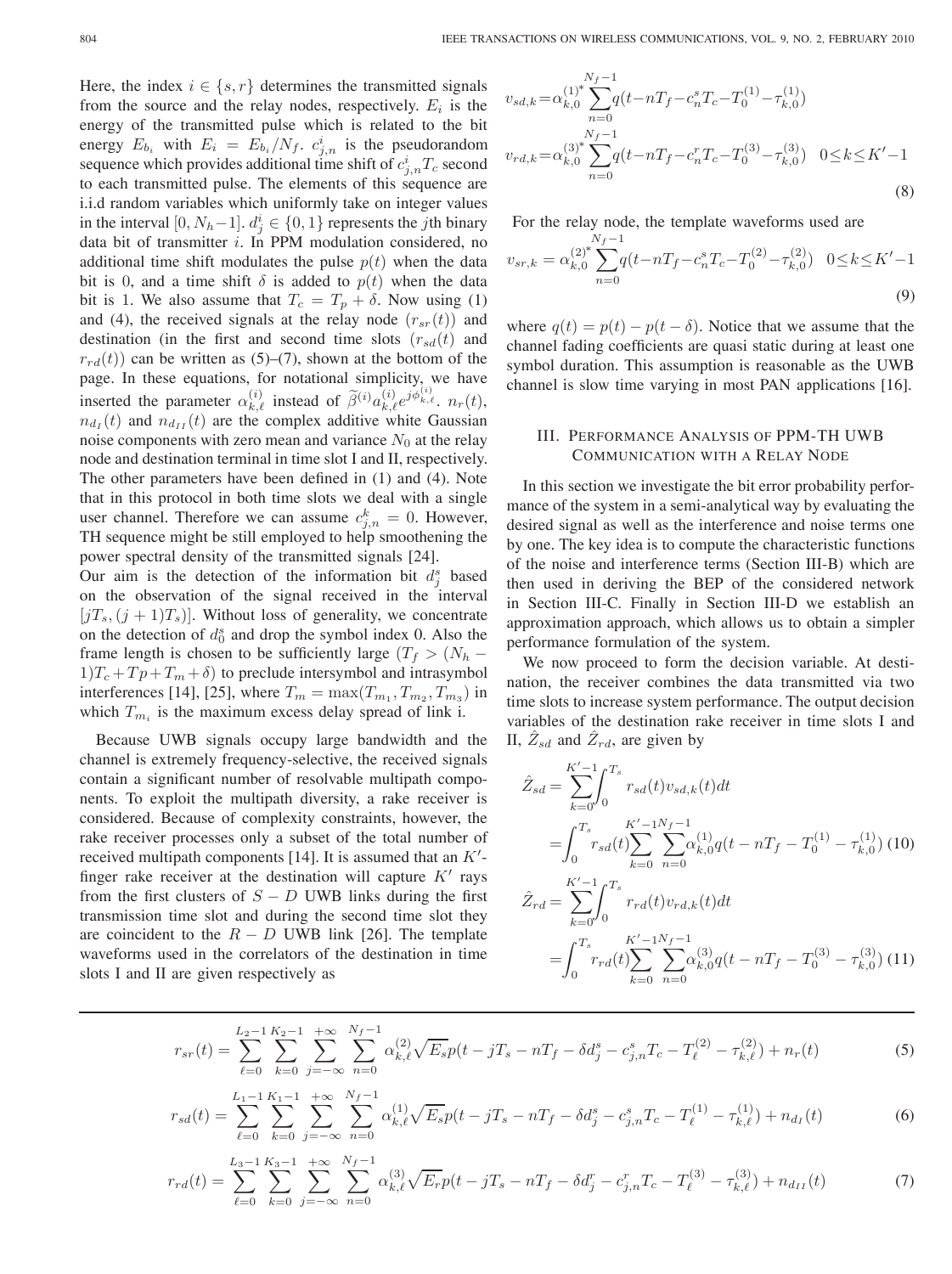The receiver finally combines these two variables with a factor  $\lambda$  which can control the near-far effect (consists of pathloss) and makes the final decision variable  $\overline{Z}$  as

$$
\hat{Z} = \hat{Z}_{sd} + \lambda \hat{Z}_{rd}.
$$
 (12)

Sendonaris *et al.* have refereed to this detector as the  $\lambda$ -MRC detector [27]. The receiver makes a decision on 0 if  $Z \triangleq \Re\{\hat{Z}\} > 0$ , and 1 if  $Z < 0$ . Note that our receiver is not optimum (because of the self interference arising from UWB multipath channel) and it extracts the energy from the first  $K'$  paths, which are the strongest paths of the channel especially in a LOS environment. In the following we derive the statics and characteristic function of  $Z_{sd} \triangleq \Re{\{\hat{Z}_{sd}\}}$ . The characteristic function of  $Z_{rd} \triangleq \Re{\{\hat{Z}_{rd}\}}$  can be computed, similarly. Then, using these results the bit error probability of the relay network with UWB links will be carried out.

# *A. Statics*

Substituting (6) in (10), gives the output decision variables of the destination receiver in time slots I shown at the bottom of the page. As seen,  $\overline{Z}_{sd}$  can be decomposed into three terms, i.e., desired signal , self multipath interference, and noise. For notational simplicity, in the following subsections we drop the superscript  $(sd)$ .

*1) Desired Signal:* With the definition

$$
R(x) \triangleq \int_{-\infty}^{+\infty} p(t-x)q(t)dt,
$$
 (14)

the useful signal component can be written as

$$
D = N_f \sqrt{E_s} \sum_{k=0}^{K'-1} \left| \alpha_{k,0}^{(1)} \right|^2 \cdot R(\delta d^s)
$$
 (15)

*2) Self Multipath Interference:* In a rake receiver, each finger is to capture one resolvable path. So the self interference (SI) in each finger comes from the other paths. More specifically the correlation between the correspondent template waveform at each finger of the rake receiver with all the received multipath components (all rays in the  $0^{th}$  to  $L_1 - 1^{th}$  clusters) are examined. One term is desired signal and the sum of the rest terms are treated as the SI of that finger. Then, the total self interference  $(\bar{I}_s)$  is the sum of the SI of all fingers. Note that the frame length  $T_f$  ensures that SI does not contain the symbols transmitted in the other frames and from (13) it is equal to

$$
\hat{I}_s = N_f \sqrt{E_s} \sum_{k=0}^{K'-1} \sum_{k_1=0, k_1 \neq k}^{K_1-1} \alpha_{k_1,0}^{(1)} \alpha_{k,0}^{(1)}^* R(\tau_{k_1,0}^{(1)} - \tau_{k,0}^{(1)} + \delta d^s)
$$

$$
+N_f\sqrt{E_s}\sum_{k=0}^{K'-1} \sum_{t=1}^{L_1-1} \sum_{k=0}^{K-1} \alpha_{k_1,\ell_1}^{(1)} \alpha_{k,0}^{(1)*} R(T_{\ell}^{(1)} + \tau_{k,\ell}^{(1)} + \delta d^s - T_0^{(1)} - \tau_{k,0}^{(1)})
$$
\n
$$
(16)
$$

The first term in the right hand of (16) corresponds to the interference of the  $0^{th}$  cluster and the second term is related to the other clusters. Based on the parametrization for different environmental scenarios defined in IEEE 802.15.4a model in [12], the arrival time between the rays in different clusters is typically more than the pulse duration  $T_p$ , which is less than a nanosecond. Since  $R(x)$  is zero out of  $[-T_p, T_p + \delta]$ , with a good approximation we can assume that the second term of the above equation is zero. With the same reasoning, we can conclude that  $R(\tau_{k_1,0}^{(1)} - \tau_{k,0}^{(1)} + \delta d^s) = 0$  for  $|k_1 - k| \neq 1$ , which means that the rays (in the same clusters) that are not adjacent come in the intervals which are larger than the pulse duration. So the real part of (16) is simplified as

$$
I_s \triangleq \Re{\{\hat{I}_s\}} = \sum_{k=0}^{K'-1} I_{s_k}
$$
 (17)

where

$$
I_{s_k} = N_f \sqrt{E_s} \Big(\Re \{\alpha_{k+1,0}^{(1)} \alpha_{k,0}^{(1)}\} R(\nu_{k+1,0}^{(1)} + \delta d^s) + \Re \{\alpha_{k,0}^{(1)} \alpha_{k+1,0}^{(1)}\} R(-\nu_{k+1,0}^{(1)} + \delta d^s)\Big) \quad 0 \le k < K'-2
$$
\n
$$
I_{s_{K'-1}} = N_f \sqrt{E_s} \left(\Re \{\alpha_{K',0}^{(1)} \alpha_{K'-1,0}^{(1)}\} R(\nu_{K',0}^{(1)} + \delta d^s)\right) (18)
$$

To derive this equation, we have replaced the arrival time of the mth ray in the  $\ell$ th cluster  $\tau_{m,\ell}^{(1)}$  with  $\sum_{j=1}^m \nu_{j,\ell}^{(1)}$ , where  $\nu_{j,\ell}^{(1)}$  is the interarrival time between rays j and  $j-1$  in the  $\ell$ th cluster [28]. It can be easily observed that  $\nu_{j,\ell}^{(1)}$ s are i.i.d random variables with the distribution defined in  $(3)$ .

*3) AWGN:* The noise component  $\hat{\eta}$  in the output of the rake receiver is given by

$$
\hat{\eta} = \int_0^{T_s} n_{d_I}(t) \sum_{k=0}^{K'-1} \alpha_{k,0}^{(1)^*} \sum_{n=0}^{N_f-1} q(t - nT_f - T_0^{(1)} - \tau_{k,0}^{(1)}) dt
$$
(19)

we readily obtain  $\mathbb{E}\{\hat{\eta}\} = 0$  and  $\sigma_{\hat{\eta}}^2 = 0$  $2N_f R(0) N_0 \sum_{k=0}^{K'-1} \alpha_{k,0}^{(1)}$ <sup>2</sup>. If we define  $\eta$  as the real part of  $\hat{\eta}$ , then  $\eta$  will be also Gaussian variable with zero mean and variance of

$$
\sigma_{\eta}^{2} = \frac{1}{2}\sigma_{\eta}^{2} = N_{f}R(0)N_{0} \sum_{k=0}^{K'-1} \left| \alpha_{k,0}^{(1)} \right|^{2}
$$
 (20)

$$
\hat{Z}_{sd} = \int_0^{T_s} \sum_{\ell_1=0}^{L_1-1K_1-1N_f-1K'-1} \sum_{k=0}^{K'-1} \sum_{k=0}^{K'-1} \sqrt{E_s} \alpha_{k_1,\ell_1}^{(1)} \alpha_{k,0}^{(1)*} p(t - nT_f - \delta d^s - T_{\ell}^{(1)} - \tau_{k,\ell}^{(1)}) q(t - nT_f - T_0^{(1)} - \tau_{k,0}^{(1)}) dt \n+ \int_0^{T_s} n_d(t) \sum_{k=0}^{K'-1} \alpha_{k,0}^{(1)*} \sum_{n=0}^{N_f-1} q(t - nT_f - T_0^{(1)} - \tau_{k,0}^{(1)}) dt \n= D^{(sd)} + \hat{I}_s^{(sd)} + \hat{\eta}^{(sd)}
$$
\n(13)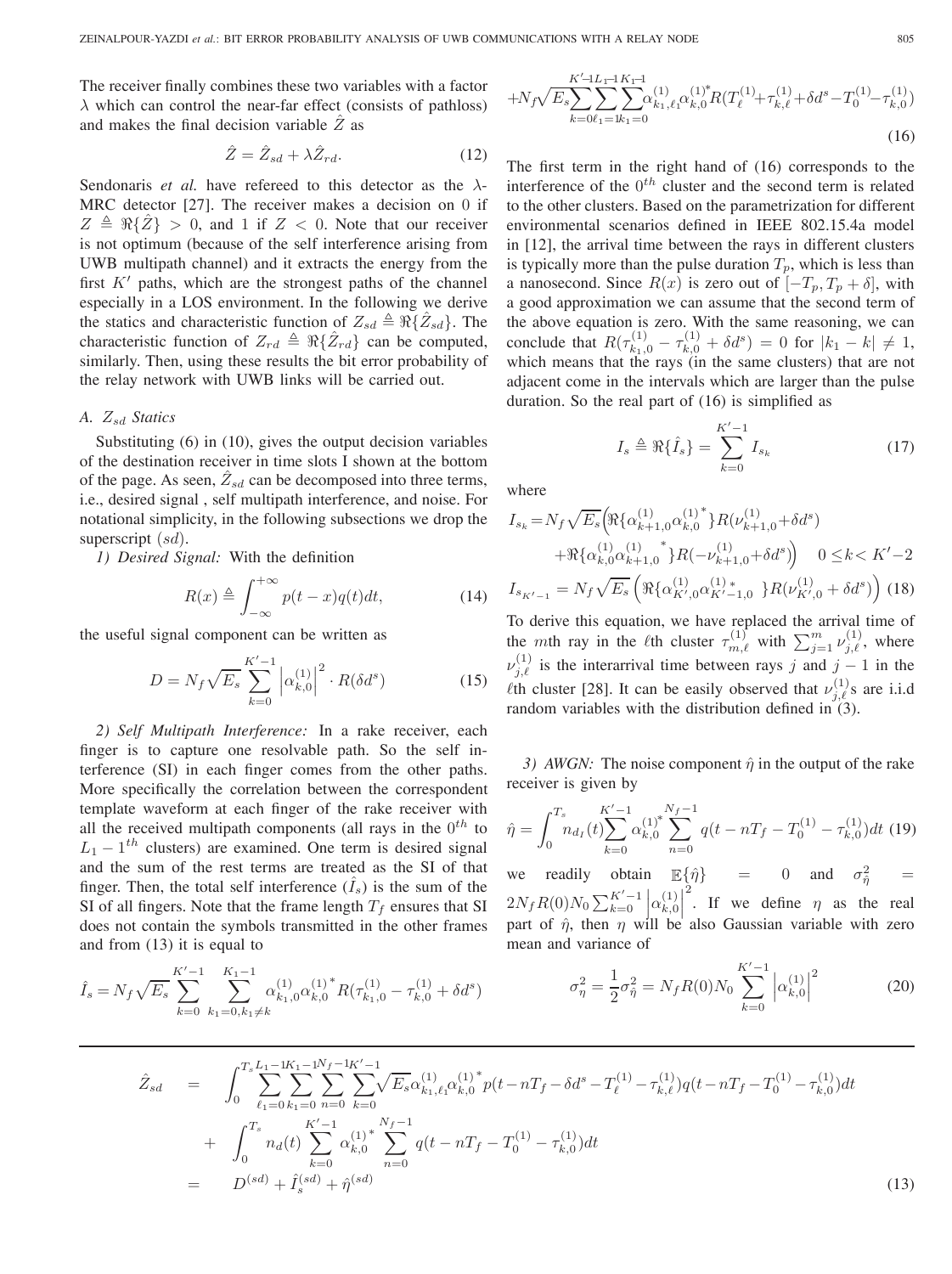### *B. Characteristic Function Analysis*

*1) CF of Self Interference*  $(I_s)$ : The channel model in [12] was accepted by the standardization group, IEEE 802.15.4a, as the model for the evaluation of the proposals for UWB standardization activities, which well models a real UWB channel. As we stated previously, this model contains multiple clusters (of rays) with random cluster-starting times, hence the power decaying profile (PDP) is segmented. Furthermore, the channel gain is modeled as a Nakagami random variable multiplied by a lognormal variable to represent the shadowing effect. Therefore, it will be very complicated to compute the unconditional characteristic function of the self interference. In order to make the analysis theoretically tractable, we assume that the channel gains are independent from their arrival times and the corresponding PDP can be defined by the product of two decaying exponential functions independent of the cluster and ray arrival times. We compute the characteristic function of the self interference conditioned on the channel gains, and then the conditional BEP is obtained in the next section. Finally, to derive the unconditional bit error probability we take average from the conditional BEP using Monte Carlo method. For notational simplicity, we collectively denote the channel gains  $\{\alpha_{k,0}^{(1)}\}_{k=0}^{K'}$  as  $\underline{\alpha}^{(1)}$  in this section. By conditioning upon  $\underline{\alpha}^{(1)}$  and  $d_s$ , the interference term  $I_{s_k}(k=0,...,K'-1)$  is a function of only  $\nu_{k+1,0}^{(1)}$ . As  $\{\nu_{k,0}^{(1)}\}_{k=0}^{K'}$  are independent random variables, so  $\{I_{s_k}\}_{k=0}^{K'-1}$  are independent and we have

$$
\Phi_{I_s|\underline{\alpha}^{(1)},d_s}(w) = \mathbb{E}\Big\{e^{jwI_s}|\underline{\alpha}^{(1)},d_s\Big\} = \prod_{k=0}^{K'-1} \mathbb{E}\Big\{e^{jwI_{s_k}}|\underline{\alpha}^{(1)},d_s\Big\}
$$

$$
= \prod_{k=0}^{K'-1} \Phi_{I_{s_k}|\underline{\alpha}^{(1)},d_s}(w) \tag{21}
$$

where  $\Phi_{I_{s_k}|\mathbf{\underline{\alpha}}^{(1)}, d_s}$  for  $0 \le k < K' - 2$  and  $k = K' - 1$  are given in (22) and (23), respectively. In these equations, from (3),  $f_{\nu}(\nu)$  is equal to

$$
f_{\nu}(\nu) = \beta \lambda_1 e^{-\lambda_1 \nu} + (1 - \beta) \lambda_2 e^{-\lambda_2 \nu}.
$$
 (24)

Note that as  $\{\nu_{k,0}^{(1)}\}_{k=0}^{K'}$  have identical probability distributions we have dropped their subscripts in the above equations. By defining

$$
\tilde{U}(a_1, a_2, c_1, c_2) \triangleq \int_0^\infty e^{jw(a_1 R(\nu + c_1) + a_2 R(-\nu + c_2))} f_\nu(\nu) d\nu \tag{25}
$$

we have

$$
\Phi_{I_s|\underline{\alpha}^{(1)},d_s}(w) = \tilde{U}\left(N_f\sqrt{E_s}\Re{\{\alpha^{(1)}_{K',0}\alpha^{(1)*}_{K'-1,0}\}},0,\delta d_s,0\right)
$$
\n
$$
\cdot\prod_{k=0}^{K'-2} \tilde{U}\left(N_f\sqrt{E_s}\Re{\{\alpha^{(1)}_{k+1,0}\alpha^{(1)*}_{k,0}\}},N_f\sqrt{E_s}\Re{\{\alpha^{(1)}_{k,0}\alpha^{(1)*}_{k+1,0}\}},\delta d_s,\delta d_s\right)
$$
\n(26)

It is obvious from (22) and (23) that a simple closed form solution for the CF of the self interference can not be obtained. Therefore the CF must be estimated by suitable numerical methods. Gaussian Quadrature Rules (GQR) are preferable as the integral can be approximated in the form of a finite series. This technique has been used in [15] to estimate the CF of a log normal variable with parameters  $\mu$  and  $\sigma$  over a large range of these parameters. Our numerical evaluations have indicated that a single Gaussian quadrature method is not proper for all different environmental scenarios defined in IEEE 802.15.4a model, and in some cases the estimation errors are very high. That is for some environments such as office and outdoors (for both LOS and NLOS),  $f_{\nu}(\nu)$  has significant value up to  $\nu_{max} = 5$  nsec; while for the residential environments (for both LOS and NLOS) it goes to zero at nearly  $\nu_{max} = 40$  nsec. So a special quadrature method, which approximates the CF of first case well, may not necessarily work quite well for the second group of the environments. In order to alleviate this problem, we have to find a suitable Gaussian quadrature method for each group.

By examining different Gaussian quadrature rules [29], we have found that Gauss-Legendre method can give good estimation for the first group (office and outdoor with LOS and NLOS scenarios), which yields to the term given in (27) at the bottom of the page.

To derive (27) we have truncated the integral to the interval  $[a, b] = [0, \nu_{max}]$  (as  $f_{\nu}(\nu)$  is nearly zero out of the interval  $[0, \nu_{max}]$  and we have used the extension of the Gaussian

$$
\Phi_{I_{s_k}|\underline{\alpha}^{(1)},d_s}(w) = \int_0^\infty e^{jwN_f\sqrt{E_s}\left(\Re\{\alpha_{k+1,0}^{(1)}\alpha_{k,0}^{(1)^*}\}R(\nu+\delta d^s) + \Re\{\alpha_{k,0}^{(1)}\alpha_{k+1,0}^{(1)^*}\}R(-\nu+\delta d^s)\right)} f_\nu(\nu) d\nu \quad 0 \le k < K'-2 \tag{22}
$$

$$
\Phi_{I_{s_{K'-1}}|\underline{\alpha}^{(1)},d_s}(w) = \int_0^\infty e^{jwN_f\sqrt{E_s}\Re{\{\alpha^{(1)}_{K',0}\alpha^{(1)}_{K'-1,0}\}}R(\nu+\delta d^s)} f_\nu(\nu)d\nu,
$$
\n(23)

$$
\Phi_{I_{s_k}|\underline{\alpha}^{(1)},d_s}(w) = \beta \lambda_1 \sum_{i=1}^{N_p} w(y_i) \exp\left(jwN_f \sqrt{E_s} \Re{\{\alpha_{k+1,0}^{(1)}}^* \} (R(y_i + \delta d^s) + R(-y_i + \delta d^s)) - \lambda_1 y_i\right) + (1 - \beta) \lambda_2 \sum_{i=1}^{N_p} w(y_i) \exp jwN_f \sqrt{E_s} \Re{\{\alpha_{k+1,0}^{(1)}}^* \} (R(y_i + \delta d^s) + R(-y_i + \delta d^s)) - \lambda_2 y_i
$$
\n(27)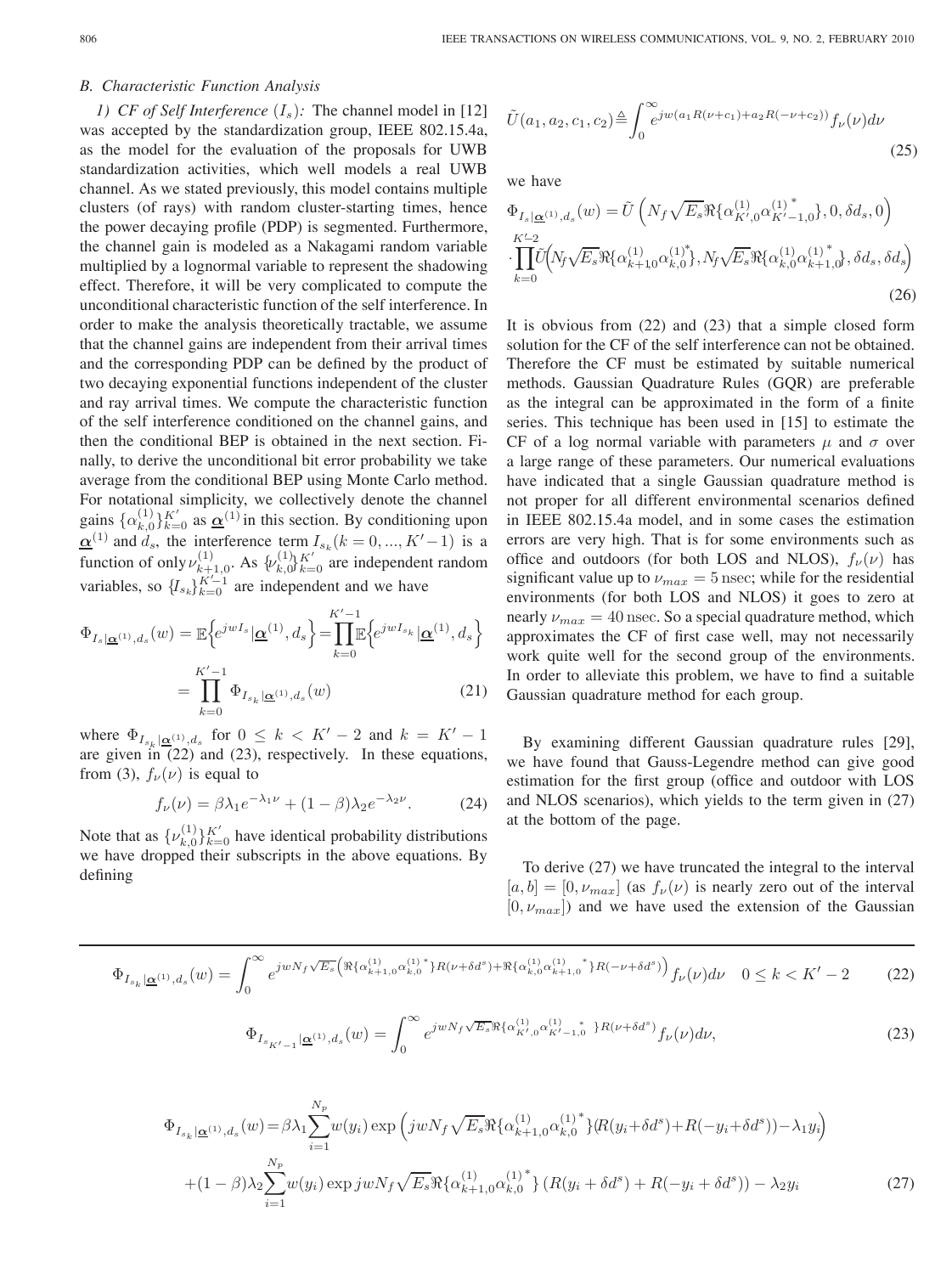quadrature rule to the arbitrary interval, namely

$$
\int_{a}^{b} f(x)dx \approx \frac{b-a}{2} \sum_{i=1}^{N_p} w_i f\left(\frac{b-a}{2}x_i + \frac{b-a}{2}\right) \tag{28}
$$

Therefore in (27),

$$
y_i = \frac{b-a}{2}x_i + \frac{b-a}{2},
$$
 (29)

where  $x_i$  is the *i*th zero of the  $Np$  order Legendre polynomial  $P_{N_p}(x)$  (these roots occur symmetrically about 0) and the weight  $w(y_i)$  in (27) is given by

$$
w(y_i) = \frac{b-a}{2}w_i \tag{30}
$$

here  $w_i$  is the corresponding weight of the abscissas  $x_i$ . For Legendre polynomials it equals

$$
w_i = \frac{2(1 - x_i^2)}{(N_p + 1)^2 P_{N_p + 1}^2(x_i)}.
$$
\n(31)

The extension (28) becomes inaccurate (even for  $N_p = 48$ ) when  $\nu_{max}$  gets larger (for second group) and needs a very large value of  $N_p$ . To resolve this problem and find another suitable quadratic form for the second group we rewrite (22) as

$$
\Phi_{I_{s_k}|\mathbf{\underline{\alpha}}^{(1)},d_s}(w) = \beta \int_0^\infty f_1(\nu) e^{-\nu} d\nu + (1-\beta) \int_0^\infty f_2(\nu) e^{-\nu} d\nu \tag{32}
$$

with  $f_j(\nu)$  given in (33). The integral (32) can be computed by Gauss-Laguerre integration and yields [29]

$$
\Phi_{I_{s_k}|\mathbf{\underline{\alpha}}^{(1)},d_s}(w) = \beta \sum_{i=1}^{N_p} w_i f_1(z_i) + (1-\beta) \sum_{i=1}^{N_p} w_i f_2(z_i)
$$
 (34)

Here  $z_i$  is the abscissas of the  $N_p$ th order Laguerre polynomial  $L_{N_n}(z)$  with corresponding weight

$$
w_i = \frac{z_i}{(N_p + 1)^2 L_{N_p + 1}^2(z_i)}.
$$
\n(35)

The abscissas and weights of the Laguerre-Gauss quadrature and Legendre-Gauss quadrature can be computed analytically for small value of  $N_p$ . [29] gives a table of abscissas and weights for larger value of  $N_p$ . In Fig. 1, the exact characteristic function of self interference along with its approximations by Laguerre-Gauss quadrature and Legendre-Gauss quadrature in three environments based on IEEE 802.15.4a model have been presented. As previously stated, in CM2 (and CM1) channel, Laguerre-Gauss quadrature rule approximates the characteristic function quite well; while in the CM5 (and also CM3, CM4 and CM6), Legendre-Gauss quadrature method works well (note that even though at very low frequency range Laguerre curves are closer to exact characteristic function, but totally Legendre-Gauss quadrature method approximate the characteristic function of these channels much better). The plots of CM1, CM4, and CM6 are not included here due to the space limitations.

*2) CF of AWGN*  $(\eta)$ : The noise term  $\eta$ , the real part of  $\hat{\eta}$ in (19), follows a Gaussian distribution with zero mean and variance given in (20). So its characteristic function is given



Fig. 1. The characteristic functions of Self Interference  $(I_s)$  in different IEEE 802.15.4a UWB channel. a) CM2- Residential NLOS b) CM4- Office NLOS c) CM5- Outdoor LOS

by

$$
\Phi_{\eta}(w) = \exp\left(-\frac{w^2 N_f R(0) N_0 \sum_{k=0}^{K'-1} |\alpha_{k,0}^{(1)}|^2}{2}\right) \tag{36}
$$

*3) CF of Total Noise:* Using the independence of the SI and the noise, we have

$$
\Phi_{I_s + \eta}(w) = \Phi_{I_s}(w)\Phi_{\eta}(w) \tag{37}
$$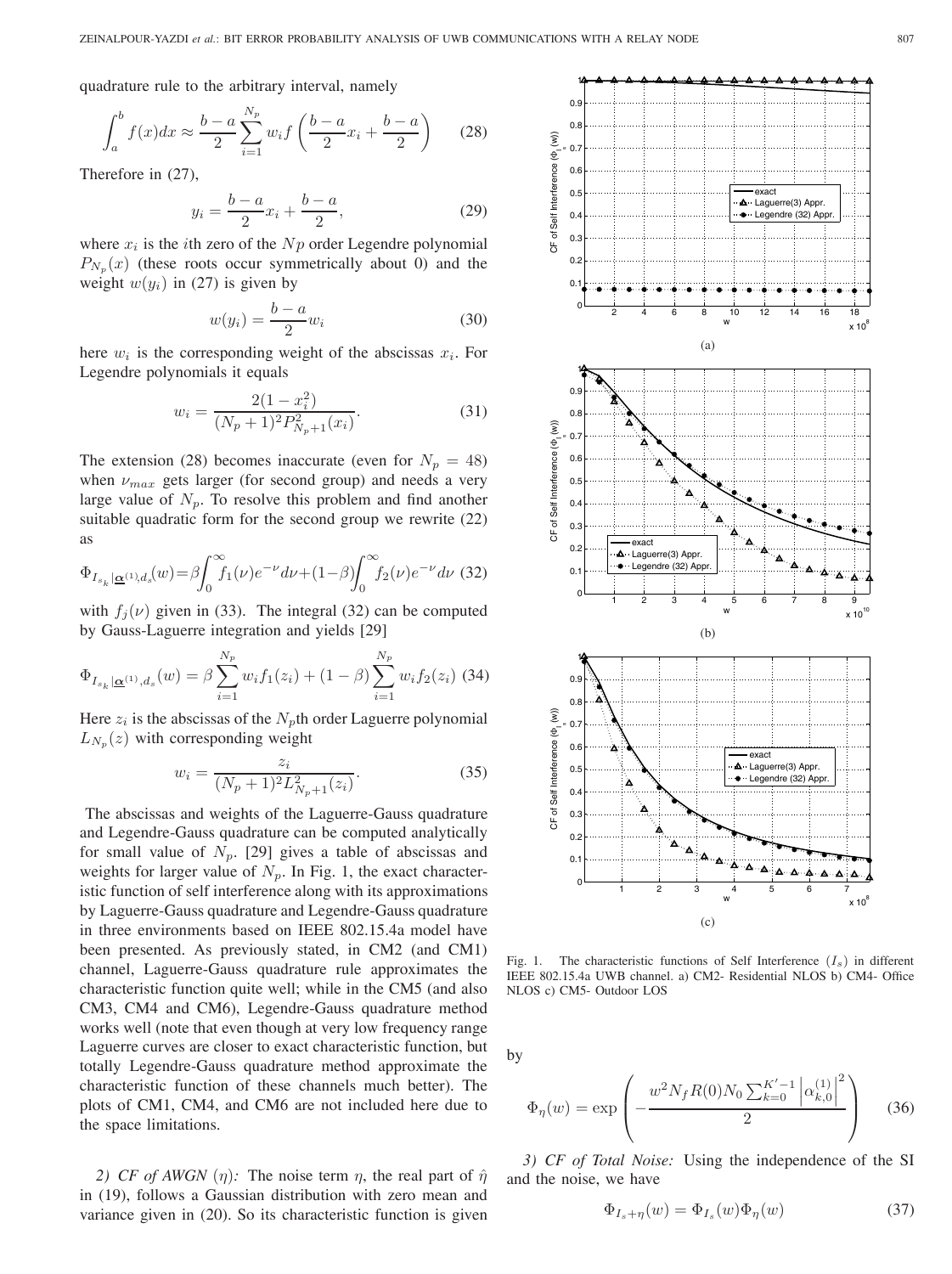## *C. Bit Error Probability (BEP)*

In this section, we derive an expression for the BEP of the TH-PPM UWB communication with a relay node. From (12) and (13), the decision variable  $Z$  is given by

$$
Z = D^{(sd)} + I_s^{(sd)} + \eta^{(sd)} + \lambda \left( D^{(rd)} + I_s^{(rd)} + \eta^{(rd)} \right) (38)
$$

where the statics of  $D^{(sd)}$ ,  $I_s^{(sd)}$  and  $\eta^{(sd)}$  have been obtained in (15), (17), and (20), respectively. Also, the CFs of  $I_s^{(sd)}$  and  $\eta^{(sd)}$  have been derived in (26) and (36), respectively. The statics and CFs of  $D^{(rd)}$ ,  $I_s^{(rd)}$  and  $\eta^{(rd)}$  can be computed similarly as

$$
D^{(rd)} = N_f \sqrt{E_r} \sum_{k=0}^{K'-1} \left| \alpha_{k,0}^{(3)} \right|^2 R(\delta d^r), \tag{39}
$$

$$
\Phi_{I_{s}^{(rd)}|\underline{\alpha}^{(3)},d_{r}}(w) = \tilde{U}\left(N_{f}\sqrt{E_{r}}\Re{\{\alpha_{K',0}^{(3)}}^* \alpha_{K'-1,0}^{(3)}}^*, 0, \delta d_{r}, 0\right) \n\prod_{k=0}^{K'-2} \tilde{U}\left(N_{f}\sqrt{E_{r}}\Re{\{\alpha_{k+1,0}^{(3)}}^* \beta_{k,0}^{(3)}}^*N_{f}\sqrt{E_{r}}\Re{\{\alpha_{k,0}^{(3)}}^* \alpha_{k+1,0}^{(3)}}^*, \delta d_{r}, \delta d_{r}\right),
$$
\n(40)

and

$$
\Phi_{\eta^{(rd)}}(w) = \exp\left(-\frac{w^2 N_f R(0) N_0 \sum_{k=0}^{K'-1} \left| \alpha_{k,0}^{(3)} \right|^2}{2}\right). \tag{41}
$$

Taking into account the symmetrical property, the average probability of error for TH-PPM-UWB communication  $(\underline{\alpha}^{(1)}, \underline{\alpha}^{(2)}, \underline{\alpha}^{(3)})$  is equal to the probability of error condiwith a relay node conditioned on the channel gains  $\alpha$  = tioned on bit "0" being sent and is given by (42), shown at the bottom of the page.

where  $\Xi^{(1)} \triangleq \sum_{k=0}^{K'-1}$  $\begin{bmatrix} K'-1 \\ k=0 \end{bmatrix} \alpha_{k,0}^{(1)}$ <sup>2</sup>,  $\Xi^{(3)} \triangleq \sum_{k=0}^{K'-1}$  $\begin{bmatrix} K'-1 \\ k=0 \end{bmatrix} \alpha_{k,0}^{(3)} \begin{bmatrix} 1 \\ k \end{bmatrix}$ 2 and  $\epsilon$  is the probability of incorrect decoding at the relay which is given by

$$
\epsilon = \mathbb{P}\bigg(I_s^{(sr)} + \eta^{(sr)} \le -N_f\sqrt{E_s}R(0)\Xi^{(2)}\bigg|d_s = 0, \underline{\alpha}^{(2)}\bigg)
$$
(43)

with  $\Xi^{(2)} \triangleq \sum_{k=0}^{K'-1} \left| \alpha_{k,0}^{(2)} \right|$ <sup>2</sup>. The characteristic functions  $\Phi_{I_s^{(sr)}|\mathbf{Q}^{(2)}, d_s}$  and  $\Phi_{\eta^{(sr)}}$  are obtained similar to (40) and (41),

respectively. Define  $\Upsilon_{i,j} = I_s^{(sd)} + \eta^{(sd)} + \lambda I_s^{(rd)} + \lambda \eta^{(rd)}$ conditioned on  $d_s = i$  and  $d_r = j$ ; then the CF of  $\Upsilon_{i,j}$  can be expressed as

$$
\Phi_{\Upsilon_{i,j}|\mathbf{\underline{\alpha}}}(w) = \Phi_{I_s^{(sd)}|\mathbf{\underline{\alpha}}^{(1)},i}(w)\Phi_{\eta^{(sd)}}(w)\Phi_{I_s^{(rd)}|\mathbf{\underline{\alpha}}^{(3)},j}(\lambda w)\Phi_{\eta^{(rd)}}(\lambda w)
$$
\n(44)

Now, we can rewrite (42) as

$$
P_e = (1 - \epsilon) \mathbb{P} \left( \Upsilon_{0,0} \le -N_f \sqrt{E_s} R(0) \left( \Xi^{(1)} + \lambda \sqrt{\frac{E_r}{E_s}} \Xi^{(3)} \right) \right)
$$
  
+ 
$$
\epsilon \mathbb{P} \left( \Upsilon_{0,1} \le -N_f \sqrt{E_s} R(0) \left( \Xi^{(1)} - \lambda \sqrt{\frac{E_r}{E_s}} \Xi^{(3)} \right) \right)
$$
  
= 
$$
(1 - \epsilon) F_{\Upsilon_{0,0}} \left( -N_f \sqrt{E_s} R(0) \left( \Xi^{(1)} + \lambda \sqrt{\frac{E_r}{E_s}} \Xi^{(3)} \right) \right)
$$
  
+ 
$$
\epsilon F_{\Upsilon_{0,1}} \left( -N_f \sqrt{E_s} R(0) \left( \Xi^{(1)} - \lambda \sqrt{\frac{E_r}{E_s}} \Xi^{(3)} \right) \right)
$$
(45)

where  $F_{\Upsilon_{i,j}}$  denotes the cumulative density function (cdf) of  $\Upsilon_{i,j}$ . Finally, using the Gil-Pelaez theorem [30], which relates the cdf of a random variable with its CF,  $P_e$  can be expressed as

$$
P_e | \underline{\alpha} = 1 - \frac{(1 - \epsilon)}{\pi} \int_0^\infty \frac{\Im \left\{ e^{j w u_0} \Phi_{\Upsilon_{0,0} | \underline{\alpha}}(w) \right\}}{w} dw
$$

$$
- \frac{\epsilon}{\pi} \int_0^\infty \frac{\Im \left\{ e^{j w u_1} \Phi_{\Upsilon_{0,1} | \underline{\alpha}}(w) \right\}}{w} dw \qquad (46)
$$

where  $\Im\{\cdot\}$  denotes the imaginary part and

$$
u_0 = N_f \sqrt{E_s} R(0) \left( \Xi^{(1)} + \lambda \sqrt{\frac{E_r}{E_s}} \Xi^{(3)} \right), \tag{47}
$$

$$
u_1 = N_f \sqrt{E_s} R(0) \left( \Xi^{(1)} - \lambda \sqrt{\frac{E_r}{E_s}} \Xi^{(3)} \right), \tag{48}
$$

and

$$
\epsilon = \frac{1}{2} - \frac{1}{\pi} \int_0^\infty \frac{\Im \left\{ e^{jwu_\epsilon} \Phi_{I_s^{(sr)}|\mathbf{\underline{\alpha}}^{(2)},0}(w) \Phi_{\eta^{(sr)}}(w) \right\}}{w} dw \tag{49}
$$

with

$$
u_{\epsilon} = N_f \sqrt{E_s} R(0) \Xi^{(2)}.
$$
 (50)

$$
f_j(\nu) = e^{jwN_f\sqrt{E_s} \left(\Re\{\alpha_{k+1,0}^{(1)}\alpha_{k,0}^{(1)}^*\}R(\frac{\nu}{\lambda_j} + \delta d^s) + \Re\{\alpha_{k,0}^{(1)}\alpha_{k+1,0}^{(1)}^*\}R(-\frac{\nu}{\lambda_j} + \delta d^s)\right)} \quad j = 1, 2
$$
\n(33)

$$
P_e|\mathbf{\underline{\alpha}} = \mathbb{P}\left(Z \le 0 | d_s = 0, \mathbf{\underline{\alpha}}\right) = \mathbb{P}\left(I_s^{(sd)} + \eta^{(sd)} + \lambda I_s^{(rd)} + \lambda \eta^{(rd)} \le -D^{(sd)} - \lambda D^{(rd)}\middle| d_s = 0, \mathbf{\underline{\alpha}}\right)
$$
  
= 
$$
(1 - \epsilon)\mathbb{P}\left(I_s^{(sd)} + \eta^{(sd)} + \lambda I_s^{(rd)} + \lambda \eta^{(rd)} \le -N_f\sqrt{E_s}R(0)\left(\Xi^{(1)} + \lambda \sqrt{\frac{E_r}{E_s}}\Xi^{(3)}\right)\middle| d_s = 0, \mathbf{\underline{\alpha}}\right)
$$
  
+ 
$$
\epsilon \mathbb{P}\left(I_s^{(sd)} + \eta^{(sd)} + \lambda I_s^{(rd)} + \lambda \eta^{(rd)} \le -N_f\sqrt{E_s}R(0)\left(\Xi^{(1)} - \lambda \sqrt{\frac{E_r}{E_s}}\Xi^{(3)}\right)\middle| d_s = 0, \mathbf{\underline{\alpha}}\right)
$$
(42)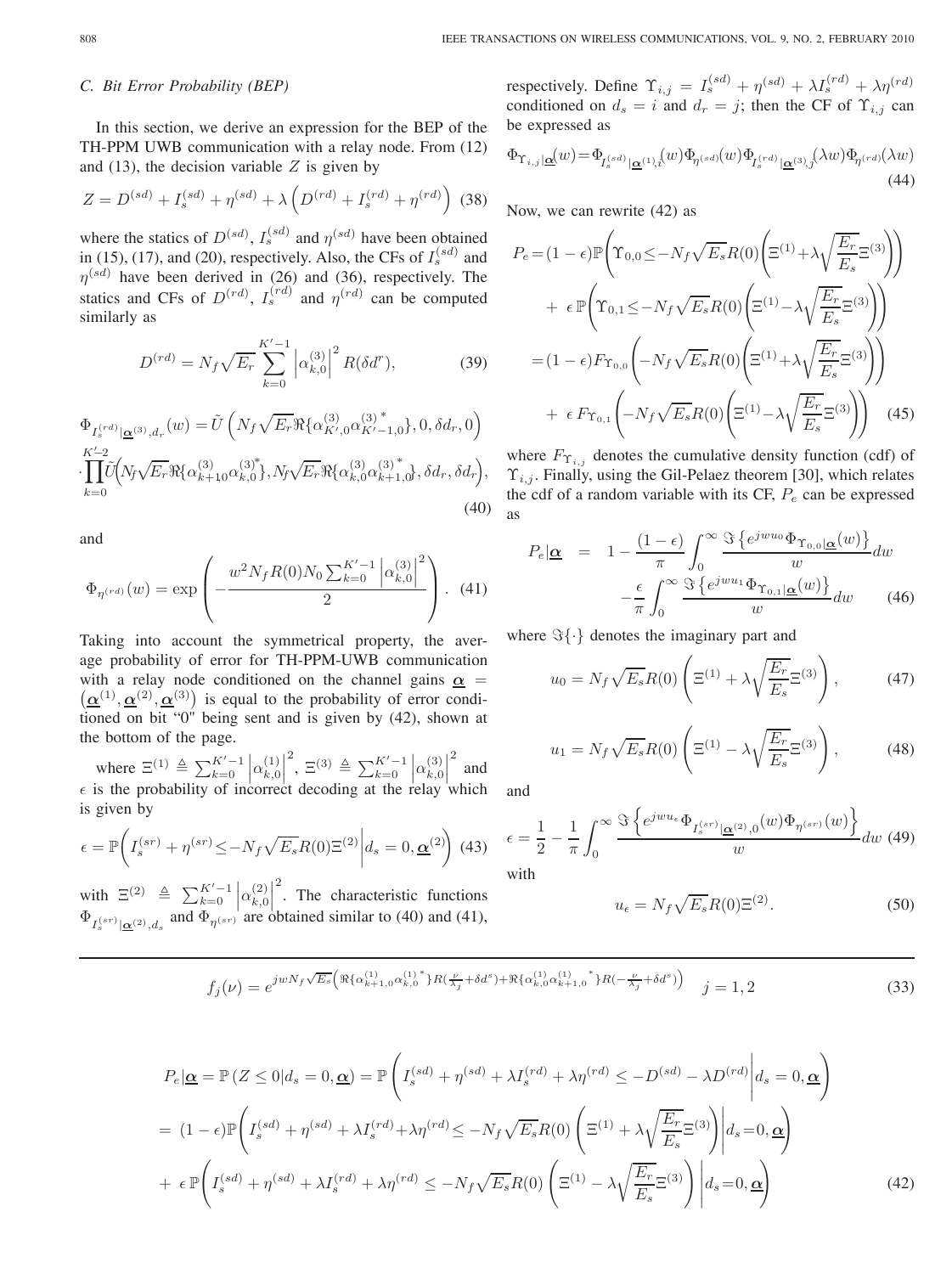To obtain the unconditional BEP, we should take the expected value of (46), respect to  $\alpha_{0,0}^{(j)}, \ldots, \alpha_{K',0}^{(j)}$ , for  $j = 1, 2, 3$ . To compute this multi-dimensional integration, one approach is to phrase the multiple integral as repeated one-dimensional integrals by appealing to Fubini's theorem [29] and then compute each integral using the Gaussian quadrature rule described in the previous subsection. However, this approach makes the function evaluations grow exponentially as the number of dimensions increases. Monte Carlo (quasi-Monte Carlo) method and Sparse grids method are known to overcome this so-called curse of dimensionality. Monte Carlo method is easy to apply to multi-dimensional integrals, and may yield greater accuracy for the same number of function evaluations than repeated integrations using one-dimensional methods. Sparse grids, developed for the quadrature of high dimensional functions, is based on a one dimensional quadrature rule, but performs a more sophisticated combination of univariate results. For numerical evaluations, we have used Monte Carlo method to compute this multi-dimensional integration.

# *D. Approximation for the BEP of UWB Channel with a Relay Node*

In some scenarios with a good assumption it can be assumed that we deal with a completely resolvable paths, namely  $|\tau_{k,\ell}^{(j)} \tau_{k',\ell'}^{(j)} | \geq T_c, \forall (k,\ell) \neq (k',\ell')$  [14]. UWB systems with a very large bandwidth (very small  $T_p$ ) and some defined channels in IEEE 802.15.4a standard such as residential environments can satisfy this situation. In this case, the self interference term  $(I<sub>s</sub>)$  in the decision variable is fully omitted and the decision variable  $Z$  in (38) is reduced to

$$
Z = N_f \sqrt{E_s} \Xi^{(1)} R (\delta d^s) + \lambda N_f \sqrt{E_r} \Xi^{(3)} R (\delta d^r) + \eta^{(sd)} + \lambda \eta^{(rd)} (51)
$$

where  $\Xi^{(1)}$  and  $\Xi^{(1)}$  have been defined in (43). Conditioning upon  $\alpha$ , the decision statics Z is Gaussian random variable and the conditional probability of error is simply obtained as

$$
P_e|\mathbf{\underline{\alpha}} = (1 - \epsilon)Q \left( \sqrt{\frac{N_f R(0) \left( \sqrt{E_s} \Xi^{(1)} + \lambda \sqrt{E_r} \Xi^{(3)} \right)^2}{\Xi^{(1)} + \lambda^2 \Xi^{(3)}}} \right) + \epsilon \ Q \left( \sqrt{\frac{N_f R(0) \left( \sqrt{E_s} \Xi^{(1)} - \lambda \sqrt{E_r} \Xi^{(3)} \right)^2}{\Xi^{(1)} + \lambda^2 \Xi^{(3)}}} \right) (52)
$$

where  $Q(x) = 1/\sqrt{2\pi} \int_x^{\infty} e^{-t^2/2} dt$ . In the case of equal transmit powers of the source and relay nodes, *i.e.*,  $E_s = E_r$ , we have

$$
P_e|\mathbf{\underline{\alpha}} = (1 - \epsilon)Q\left(\sqrt{\frac{E_s N_f R(0) \left(\Xi^{(1)} + \lambda \Xi^{(3)}\right)^2}{N_0}}\right) + \epsilon Q\left(\sqrt{\frac{E_s N_f R(0) \left(\Xi^{(1)} - \lambda \Xi^{(3)}\right)^2}{N_0}}\right) \qquad (53)
$$

In the above equations,  $\epsilon$  is given by

$$
\epsilon = \mathbb{E}_{\underline{\alpha}^{(2)}} \left\{ Q \left( \sqrt{\frac{E_s N_f R(0) \Xi^{(2)}}{N_0}} \right) \right\}
$$

$$
= \mathbb{E}_{c,m_t} \left\{ \frac{1}{2\sqrt{\pi}} \frac{\sqrt{c}}{(1+c)^{m_t + \frac{1}{2}}} \frac{\Gamma(m_t + \frac{1}{2})}{\Gamma(m_t + 1)} \cdot {}_{2}F_1 \left(1, m_t + \frac{1}{2}; m_t + 1; \frac{1}{1+c}\right) \right\}
$$
(54)

In obtaining the second equality of (54), we have used the fact that the sum of independent Nakagami coefficients in power terms, namely  $\Xi^{(2)} = \sum_{k=0}^{K'-1}$  $\begin{bmatrix} K'-1 \\ k=0 \end{bmatrix} \alpha_{k,0}^{(2)}$ 2 , can be approximated by an equivalent gamma distribution with the following parameters [31], [32]

$$
\Omega_t \simeq \sum_{k=0}^{K'-1} \Omega_{k,0}^{(2)}, \qquad m_t \simeq \frac{\left(\sum_{k=0}^{K'-1} \Omega_{k,0}^{(2)}\right)^2}{\sum_{k=0}^{K'-1} \frac{\Omega_{k,0}^{(2)^2}}{m_{k,0}^{(2)}}}
$$
(55)

In (54), c is defined as  $c \triangleq \frac{E_s N_f R(0)}{2N_0} \frac{\Omega_t}{m_t}$  and  $\Gamma(\cdot)$  and  ${}_2F_1(\cdot, \cdot; \cdot; \cdot)$  are the Gamma and Gauss hypergeometric functions, respectively [29].

#### IV. NUMERICAL RESULTS AND DISCUSSION

In this section we present some numerical examples, aiming to investigate the theoretical BEP formulas derived. Monte-Carlo computer simulations are carried out to validate our analytical derivations and illustrate the accuracy of the approximation used in the previous sections. For numerical evaluations and simulation purposes, in all the ensuing plots, the second derivative of a Gaussian pulse with an approximated duration of .7 ns is employed and  $\delta$  is set to .15 ns.

The channels between the nodes adopt the UWB multipath model by IEEE 802.15.4a Task Group. The simulations are carried out mainly in CM2 which corresponds to the residential NLOS environment. The channel bandwidth is set to be 3 GHz. The values of the channel parameters have been taken from [12]. In our plots, we have considered the pathloss as a function of distance and ignored its frequency dependency. We have assumed that the transmitter power decays according to the "power law" which is described in dB by

$$
PL(d) = PL_0 + 10n \log(\frac{d}{d_0}),
$$
\n(56)

where the reference distance  $d_0$  is set to 1 m, PL<sub>0</sub> is the pathloss at the reference distance and n is the path-loss exponent, which also depends on the environment and whether or not LOS exists. The distance  $d_1$  between the source and the destination has been set to 3 m, and we assume that the relay node is exactly in the middle between them. Furthermore, it is assumed that the transmitted powers by the source and the relay node are the same and at most equal to the maximum allowed power for the UWB systems which is stipulated by FCC (−41.3 dBm/MHz). Considering (56), the maximum allowed transmitted power, and assuming the noise power spectral density of  $-114 \text{ dBm}/\text{MHz}$ , the maximum received SNRs at distance 3 m for CM1–CM6 become 20.3 dB, 2.1 dB, 29.5 dB, 0.1523 dB, 18.7 dB and −12.23 dB, respectively. In all the ensuing plots, we have assumed equal average fading power of 1 for all  $S-R$ ,  $S-D$  and  $R-D$  links (averaged over all the different random processes) and finally a rake receiver with 5 fingers ( $K' = 5$ ) and a combination factor of  $\lambda = \frac{PL_3}{PL_1}$ are assumed in our evaluation.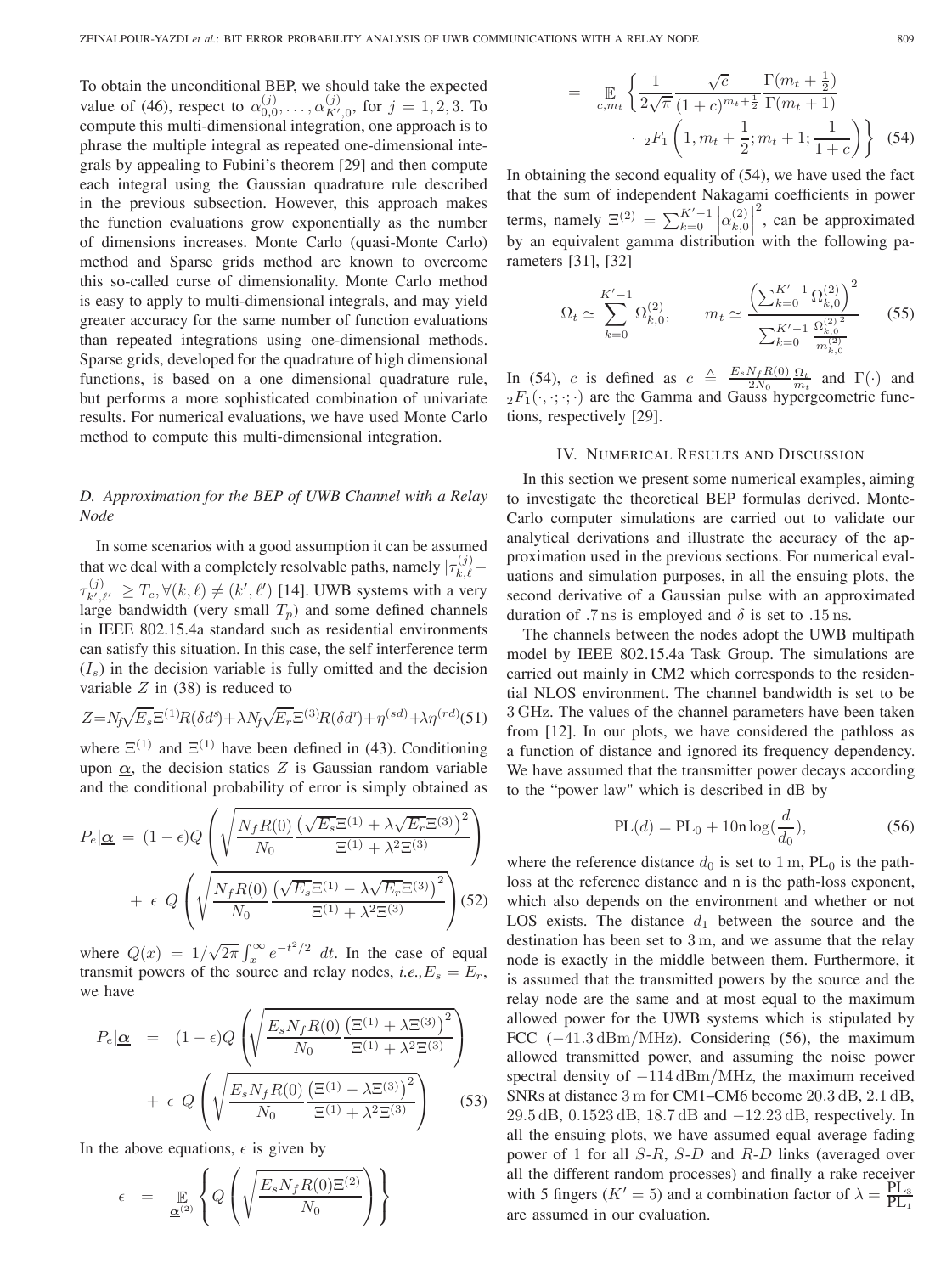

Fig. 2. Average BEP of UWB-linked relay network vs. bit SNR. a)under CM2 b)under CM4 c)under CM5

Fig. 2(a) shows the BEP of the UWB communication with a relay node computed using the CF method (46)(dash line) as well as the BEPs obtained by ignoring self interference (Gaussian decision variable)(dot line) and simulation (stars) in residential NLOS scenario(CM2). This figure also contains similar plots for the BEPs of the conventional UWB transmission (without a relay node). As can be realized, the BEP performance improves significantly using a relay node and this superiority increases with the SNR. In this plot SNR means the power spectral density ratio between the received signal and noise of direct path between source and destination nodes. Also, as the figure shows, simulation results are close to the derived analytic BEP values, with minor deviations due to the approximations involved in describing the self interference term (17). This agreement exists in all range of the considered SNR which validates our theoretical analysis. Gaussian approximation (53) is in good agreement with the exact analysis in this environment too (Fig. 2(a)). Fig. 2(b) and 2(c) contain similar curves for office NLOS and outdoor LOS scenarios (CM4 and CM5). Note that Gaussian assumption will not work well for all 8 kinds of IEEE 802.15.4a environments. In fact two factors determine the accuracy of Gaussian assumption obtained from the ignoring of the self interference. First one is the number of interfered pulses and the second one is the

power of each path. In the NLOS scenarios (CM2, CM4, and CM6) as the power of the received paths are usually weak, we expect that we can use this approximation with a good precision and Fig. 2(a) and Fig. 2(b) confirm this expectation for CM2 and CM4, respectively. We also simulated for CM6 channel and it exhibited similar behavior. Note that as the the numbers of interfered pulses in CM4 and CM6 are significant compared to CM2, the Gaussian assumption in these channels is not as good as in CM2 when the transmitted signal power approaches to its maximum allowed value specified by FCC. However, the gap is not high and in the allowed transmitted power range the Gaussian assumption can be still used confidently for CM4 and CM6, too. We should point out that the last point in Fig. 2(b) is for the case of the power 20 dB above the maximum allowed power by FCC. But in the LOS scenario we deal with stronger paths. Therefore in these cases SI can be ignored in the decision statics only if the number of interfering pulses is small. We examined and observed that this approximation works well only for CM1. So as Fig. 2(c) shows, Gaussian assumption underestimates the BEP for the left two environments, namely office LOS (CM3) and outdoor LOS (CM5), in which more SI is introduced. This phenomenon is demonstrated more clearly in Fig. 3, where the characteristic functions of SI, AWGN, and total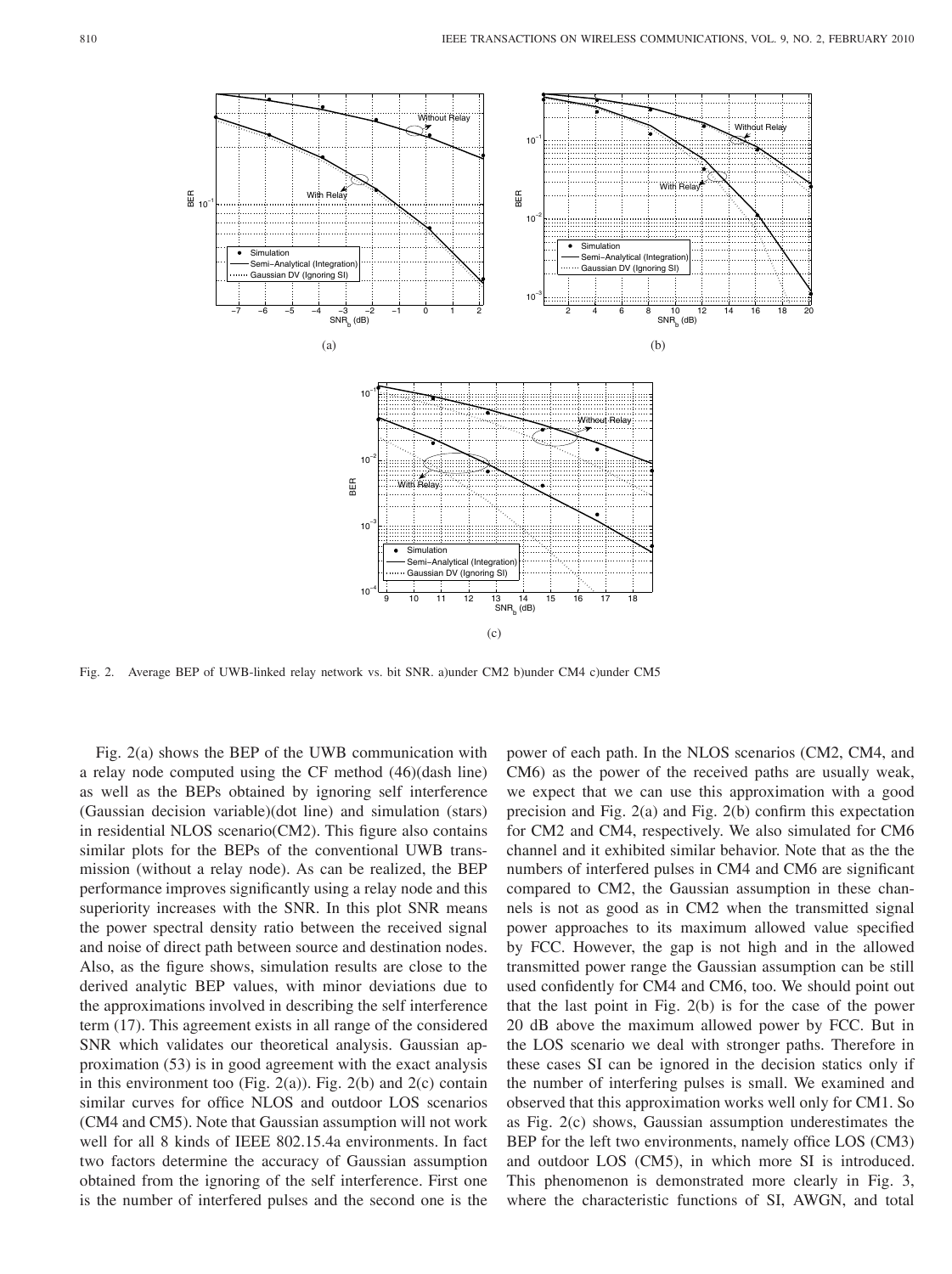

Fig. 3. The characteristic functions of AWGN  $(\eta)$ , self interference  $(I_s)$ , and total noise  $(I_s + \eta)$  in different IEEE 802.15.4a UWB channel. a) CM1-Residential LOS b) CM2- Residential c) CM3- Office LOS d) CM4- Office NLOS e) CM5- Outdoor LOS

noise have been presented to help interpreting this results. From Fig. 3, in CM1 and CM2 scenarios the characteristic function of the AWGN is the nearest curve to the characteristic function of the total noise. In other words, the total noise is dominated by AWGN in these environments and therefore self interference term can be ignored safely. Similar confirmation holds for CM4 and CM6 channels. The plots of CM6 are not included here due to the space limitation. But in the other environments (CM3 and CM5)  $\Phi_{total}$  is apparently different

from  $\Phi_{\eta}$  and it almost overlaps with the characteristic function of self interference, since SI becomes dominant. Accordingly, the Gaussian approximation method does not work well in these scenarios.

In Fig. 2, the BEP curves are versus the SNR per bit. In the other words, the total energy of bit has been splitted equally among pulses transmitted in  $N_f$  frames and as there does not exist any multiple access interference the performance does not change by  $N_f$ . Now, we relax the restriction on the total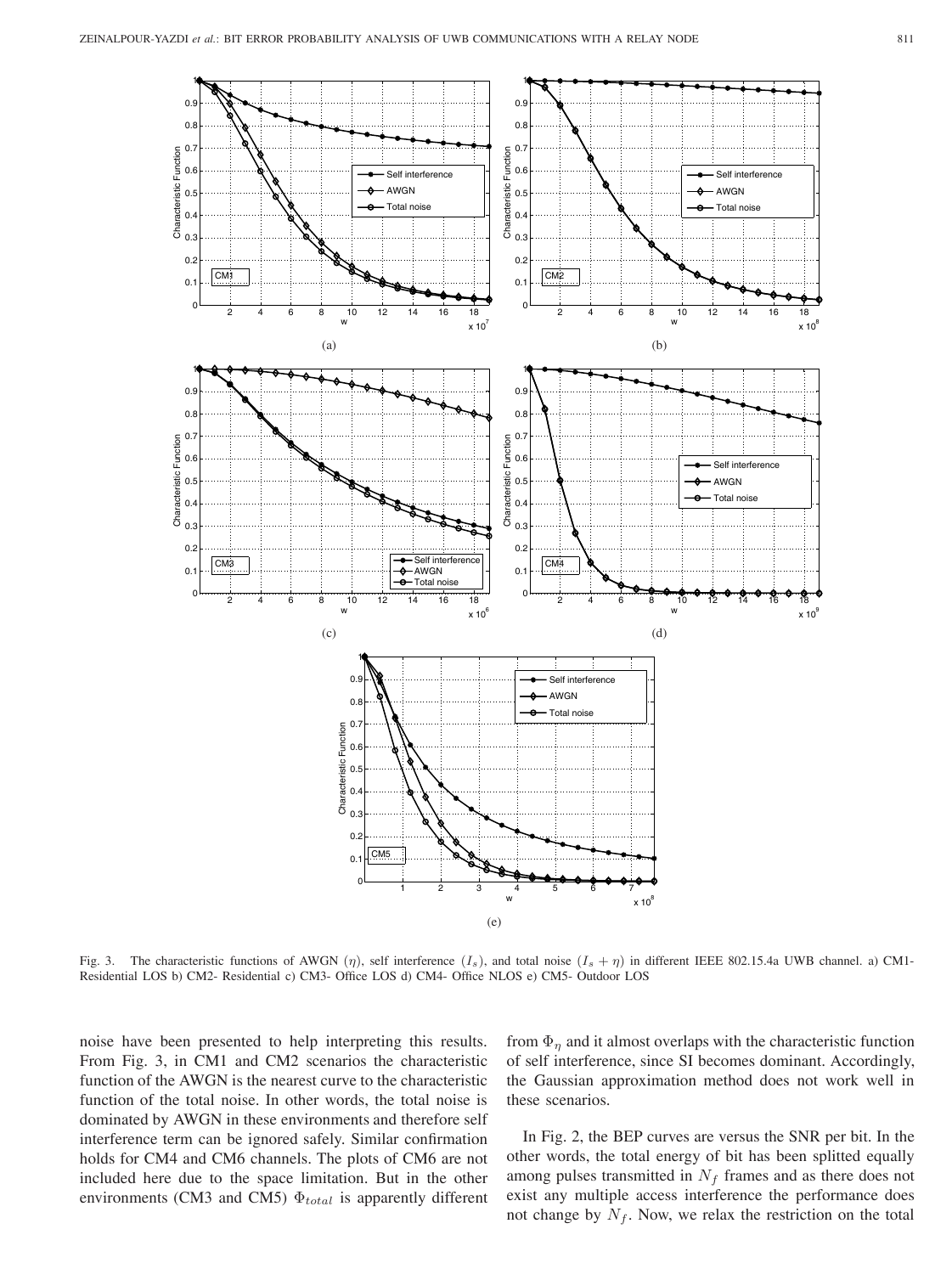

Fig. 4. Average BEP of UWB-linked relay network vs. pulse SNR for  $N_f = 2, 4, 8.$ 

power of the symbol and constrain this restriction on each transmitted pulse and let the power of each transmitted pulse to be at most equal to the maximum allowed power determined by FCC. In this case we reach to the better performance by increase of  $N_f$  while the FCC regulation is still met. In Fig. 4 we have considered this restriction, where for different value of  $N_f$  the BEP performance of the system in CM2 channel versus direct line transmitted pulse signal to noise ratio has been shown. As we expect, due to the energy per symbol increment, the BEP decreases by  $N_f$  and again we have a significant improvement in the system performance using a relay node and this improvement is more impressive at larger value of  $N_f$  and SNR. In this figure, the BEP results have been also compared with those employing Gaussian quadrature rule, i.e., (27). For the analyzed configurations, GQR shows an almost perfect agreement with simulated curves. The number of points for the Laguerre Gaussian rule is 3. The choice of the number of points in the GQR is a crucial aspect in order to obtain reliable results. In principle, the truncation error can be made as small as desired, by increasing the number of abscissae and weights of the quadrature rule. However, this is not sufficient in practice, since these abscissae and weights are not known with infinite accuracy. This can make some gaps between the exact value and approximated ones. We can observe this phenomena on the curves related to  $N_f = 8$ . In Fig. 4 the curves based on the Gaussian approximation are also provided. As it is obvious the GA fails to predict the error-rate floor of the system (caused by the interference) on CM2 links as  $N_f$  increases. Our investigation reveals that in the case of constraint on each transmitted pulse, GA is not reliable when  $N_f$  or SNR increases.

#### V. CONCLUSION

We derived the BEP of a DF relay network employing UWB links developed by IEEE 802.15.4a standards between its three nodes. To this end, we have used Gaussian quadrature numerical method to approximate the CF of self interference appeared in decision variable statics. Numerical results have shown that significant improvement in the BEP of impulse radio UWB system is obtained by adding a relay node. Our further investigations have indicated that there is an optimum position for the relay node between the source and the destination, in which the BEP is minimized. The analytical expressions were also validated by computer simulations. This confirmed the accuracy of the approximations used in obtaining the BEP.

#### **REFERENCES**

- [1] M. Win and R. Scholz, "Ultra-wide bandwidth time-hopping spreadspectrum impulse radio for wireless multiple-access communications," *IEEE Trans. Commun.*, vol. 48, pp. 679-691, Apr. 2000.
- [2] W. P. Siriwongpairat, W. Su, Z. Han, and K. J. R. Liu, "Employing cooperative diversity for performance enhancement in UWB communication systems," in *Proc. IEEE Wireless Commun. Netw. Conf. (WCNC)*, vol. 4, 2006, pp. 1854-1859.
- [3] A. Jamshidi and M. Nasiri-Kenari, "Performance analysis of transmitterside cooperation Ureceiver-side-relaying schemes for heterogeneous sensor networks," *IEEE Trans. Veh. Technol.*, vol. 57, no. 3, pp. 1548-1563, May 2008.
- [4] C. Li, G. Yue, M. A. Khojastepour, X. Wang, and M. Madihian, "LDPC-coded cooperative relay systems: performance analysis and code design," *IEEE Trans. Commun.*, vol. 56, no. 3, pp. 485-496, Mar. 2008.
- [5] E. van-der Meulen, "Three-terminal communication channels," *Adv. Appl. Prob.*, vol. 3, pp. 120-154, 1971.
- [6] D. Chen and J. N. Laneman, "Modulation and demodulation for cooperative diversity in wireless systems," *IEEE Trans. Wireless Commun.*, vol. 5, no. 7, pp. 1785-1794, July 2006.
- [7] I.-H. Lee and D. Kim, "BER analysis for decode-and-forward relaying in dissimilar Rayleigh fading channels," *IEEE Commun. Lett.*, vol. 11, no. 1, pp. 52-54, Jan. 2007.
- [8] A. Sendonaris, E. Erkip, and B. Aazhang, "User cooperation diversity part I: system description," *IEEE Trans. Commun.*, vol. 51, no. 11, pp. 1927-1938, Nov. 2003.
- [9] G. Kramer, M. Gastpar, and P. Gupta, "Cooperative strategies and capacity theorems for relay networks," *IEEE Trans. Inf. Theory*, vol. 51, no. 9, pp. 3037-3063, Sept. 2005.
- [10] J. N. Laneman, D. N. C. Tse, and G. W. Wornell, "Cooperative diversity in wireless networks: efficient protocols and outage behavior," *IEEE Trans. Inf. Theory*, vol. 50, no. 12, pp. 3062-3080, Dec. 2004.
- [11] J. N. Laneman and G. W. Wornell, "Distributed space-time-coded protocols for exploiting cooperative diversity in wireless networks," *IEEE Trans. Inf. Theory*, vol. 49, no. 10, pp. 2415-2425, Oct. 2003.
- [12] A. F. Molisch, C. C. Chong, B. Kannan, S. Emami, A. Fort, J. Karedal, and U. G. Schuster, "802.15.4a channel model subgroup final report, IEEE 802.15-04-0535-00-004a," Berlin, Germany, Sept. 2004.
- [13] B. Hu and N. C. Beaulieu, "Accurate evaluation of multiple-access performance in TH-PPM and TH-BPSK UWB systems," *IEEE Trans. Commun.*, vol. 52, no. 10, pp. 1758-1766, Oct. 2004.
- [14] J. Choi and W. Stark, "Performance of ultra-wideband communications with suboptimal receivers in multipath channels," *IEEE J. Sel. Areas Commun.*, vol. 20, no. 9, pp. 1754-1766, Dec. 2002.
- [15] S. Niranjayan, A. Nallanathan, and B. Kannan, "Modeling of multiple access interference and BER derivation for TH and DS UWB multiple access systems," *IEEE Trans. Wireless Commun.*, vol. 5, no. 10, pp. 2794-2804, Oct. 2006.
- [16] W. Cao, A. Nallanathan, and C. C. Chai, "Exact BER analysis of DS PPM UWB multiple access system in lognormal multipath fading channels," in *Proc. IEEE Globecom Conf.*, Nov. 2006, pp. 1-5.
- [17] L. A. Gubner and K. Hao, "A computable formula for the average bit error probability as a function of window size for the IEEE 802.15.3a UWB channel model," *IEEE Trans. Microw. Theory Technol.*, vol. 54, no. 4, pp. 1762-1768, Apr. 2006.
- [18] W.-C. Liu and L.-C. Wang, "BER analysis in a generalized UWB frequency selective fading channel with randomly arriving clusters and rays," in *Proc. IEEE Int. Conf. Commun.*, June 2007.
- [19] Z. Ahmadian and L. Lampe, "Performance analysis of the IEEE 802.15.4a UWB system," *IEEE Trans. Commun.*, vol. 57, no. 5, pp. 1474-1485, May 2009.
- [20] C. Abou-Rjeily, N. Daniele, and J.-C. Belfiore, "On the decode-andforward cooperative diversity with coherent and non-coherent UWB systems," in *Proc. IEEE Int. Conf. Ultra-Wideband*, Sept. 2006, pp. 435-440.